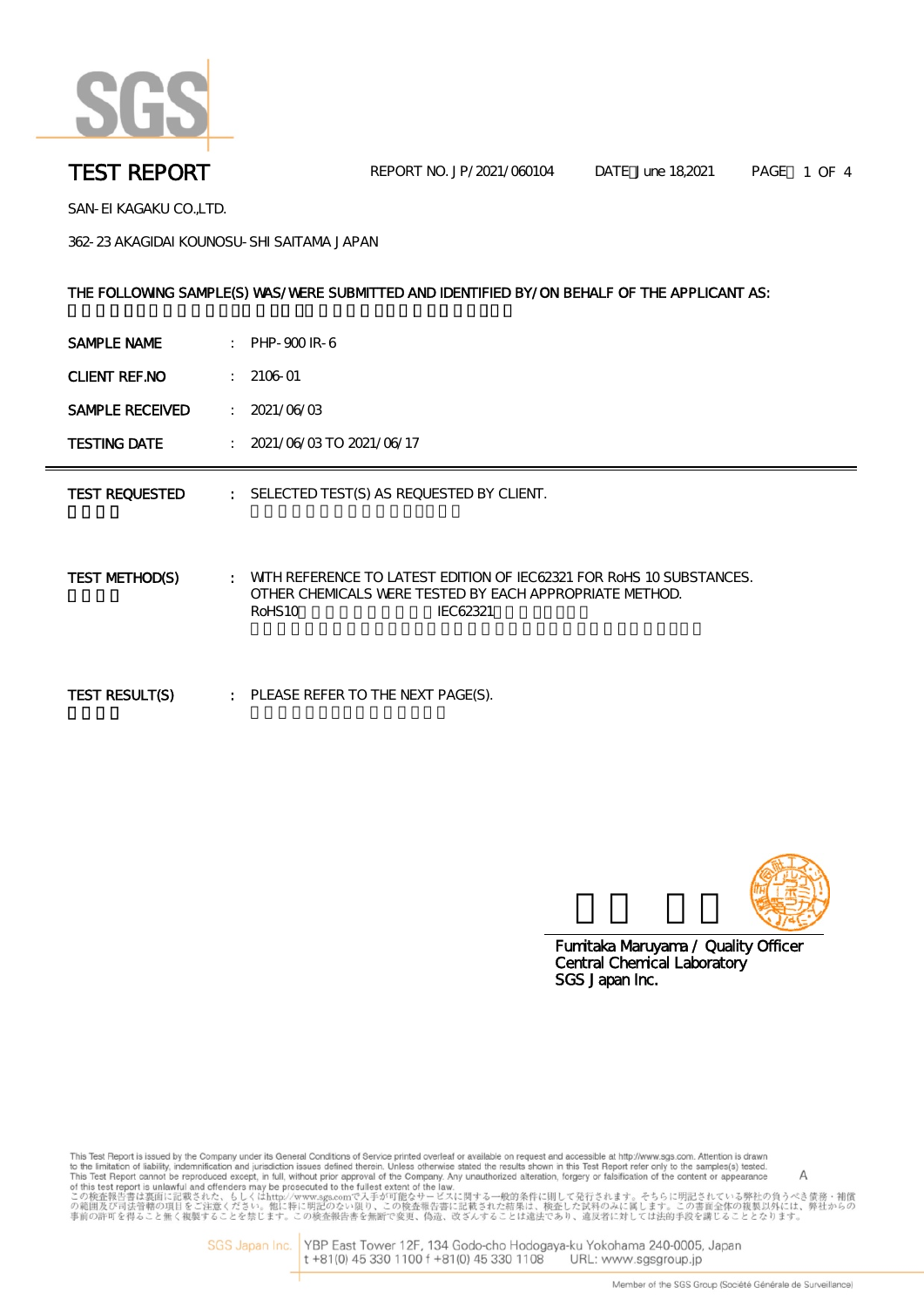

SAN-EI KAGAKU CO.,LTD.

362-23 AKAGIDAI KOUNOSU-SHI SAITAMA JAPAN

# TEST RESULT(S)

| <b>ITEM(S)</b>                                                                                                                                                                                                                                                                                                      | UNIT | <b>RESULT</b>                                                                | <b>METHOD</b>               | <b>INST./PLACE</b> | <b>MDL</b>                                     |
|---------------------------------------------------------------------------------------------------------------------------------------------------------------------------------------------------------------------------------------------------------------------------------------------------------------------|------|------------------------------------------------------------------------------|-----------------------------|--------------------|------------------------------------------------|
| CADMUM(Cd)                                                                                                                                                                                                                                                                                                          |      | N.D.                                                                         | IEC62321-5:2013             | ICP-OES*           | 2                                              |
| LEAD(Pb)                                                                                                                                                                                                                                                                                                            |      | N.D.                                                                         | IEC62321-5:2013             | ICP-OES*           | 2                                              |
| MERCURY (Hg)                                                                                                                                                                                                                                                                                                        |      | N.D.                                                                         | IEC62321-4: 2013+AMD1: 2017 | ICP-OES*           | 2                                              |
| CHROMUM VI(Cr(VI))                                                                                                                                                                                                                                                                                                  |      | N.D.                                                                         | IEC62321-7-2: 2017          | $UV-VIS*$          | 8                                              |
| Polybrominated biphenyls(PBBs)<br>Monobromobiphenyl<br>Dibromobiphenyl<br>Tribromobiphenyl<br>Tetrabromobiphenyl<br>Pentabromobiphenyl<br>Hexabromobiphenyl<br>Heptabromobiphenyl<br>Octabromobiphenyl<br>Nonabromobiphenyl<br>Decabromobiphenyl                                                                    |      | N.D.<br>N.D.<br>N.D.<br>N.D.<br>N.D.<br>N.D.<br>N.D.<br>N.D.<br>N.D.<br>N.D. | IEC62321-6:2015             | $GC/MS*$           | 5<br>5<br>5<br>5<br>5<br>5<br>5<br>5<br>5<br>5 |
| Polybrominated diphenyl ethers(PBDEs)<br>Monobromodiphenyl ether<br>Dibromodiphenyl ether<br>Tribromodiphenyl ether<br>Tetrabromodiphenyl ether<br>Pentabromodiphenyl ether<br>Hexabromodiphenyl ether<br>Heptabromodiphenyl ether<br>Octabromodiphenyl ether<br>Nonabromodiphenyl ether<br>Decabromodiphenyl ether |      | N.D.<br>N.D.<br>N.D.<br>N.D.<br>N.D.<br>N.D.<br>N.D.<br>N.D.<br>N.D.<br>N.D. | IEC62321-6: 2015            | $GC/MS*$           | 5<br>5<br>5<br>5<br>5<br>5<br>5<br>5<br>5<br>5 |

NOTES: mg/kg = ppm, N.D. = Not Detected, INST. = INSTRUMENT, MDL = Method Detection Limit

REMARK: \* = The test has been conducted in association with SGS Taiwan Ltd.

This Test Report is issued by the Company under its General Conditions of Service printed overleaf or available on request and accessible at http://www.sgs.com. Attention is drawn This Test Report is issued by the Company under its General Conditions of Service printed overleat or available on request and accessible at http://www.sgs.com. Attention is drawing the company. Any the first shown in th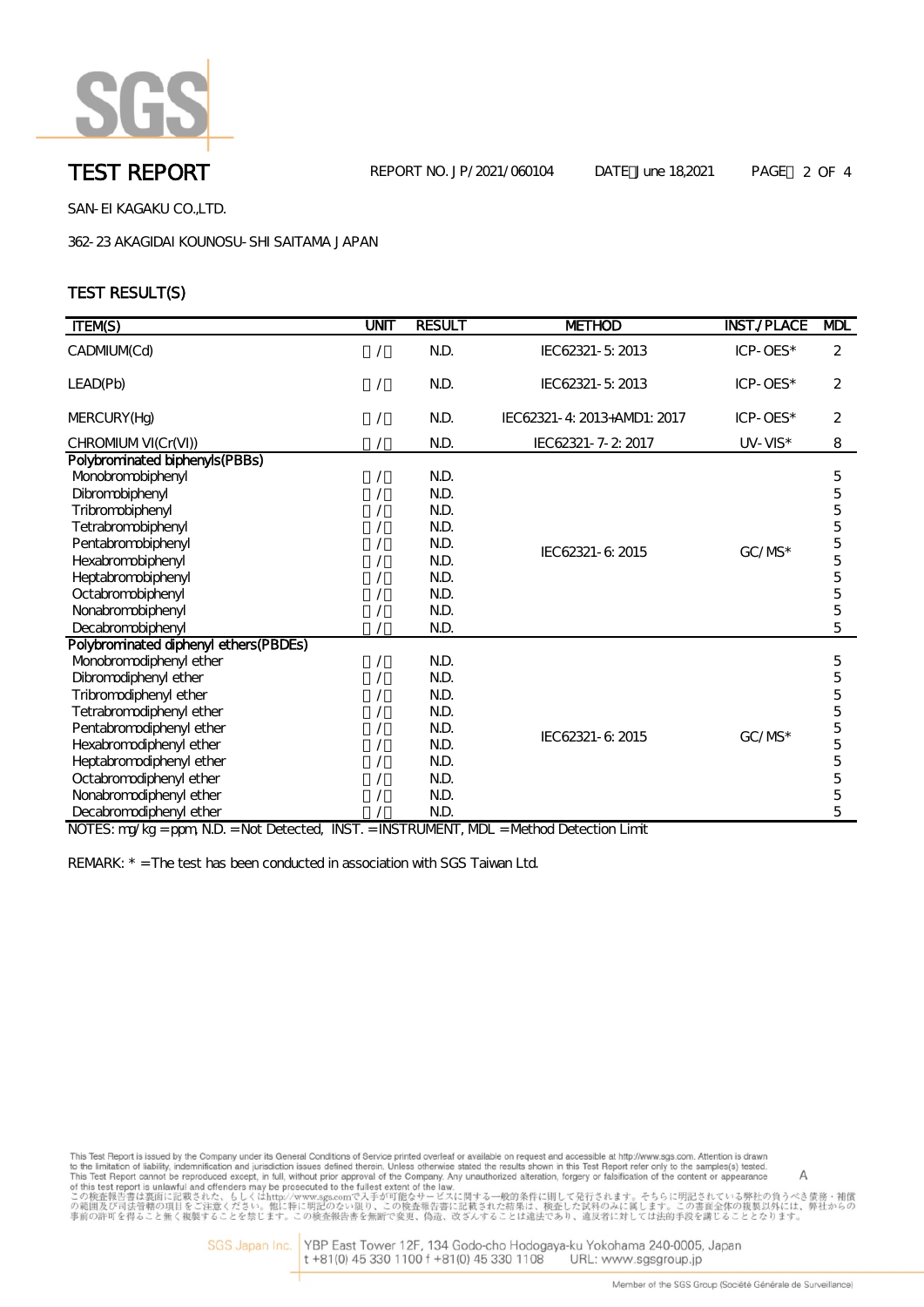

**TEST REPORT** REPORT NO. JP/2021/060104 DATE June 18,2021 PAGE 3 OF 4

SAN-EI KAGAKU CO.,LTD.

362-23 AKAGIDAI KOUNOSU-SHI SAITAMA JAPAN

# **NEASUREMENT FLOW CHART**

1)  $\blacksquare$ 

 The sample was dissolved/ decomposed totally by acid pre-conditioning method according to below flow chart. 2)Cd, Pb, Hg, Cr, Cr(VI), PBB/PBDE





This Test Report is issued by the Company under its General Conditions of Service printed overleaf or available on request and accessible at http://www.sgs.com. Attention is drawn to the limitation of liability, indemnification and jurisdiction issues defined therein. Unless otherwise stated the results shown in this Test Report refer only to the samples(s) tested. to the limitation of lability, indemnification and jurisdiction issues defined therein. Unless otherwise stated the results shown in this Test Report refer only to the samples(s) tested<br>This Test Report cannot be reprodu

> SGS Japan Inc. YBP East Tower 12F, 134 Godo-cho Hodogaya-ku Yokohama 240-0005, Japan t +81(0) 45 330 1100 f +81(0) 45 330 1108 URL: www.sgsgroup.jp